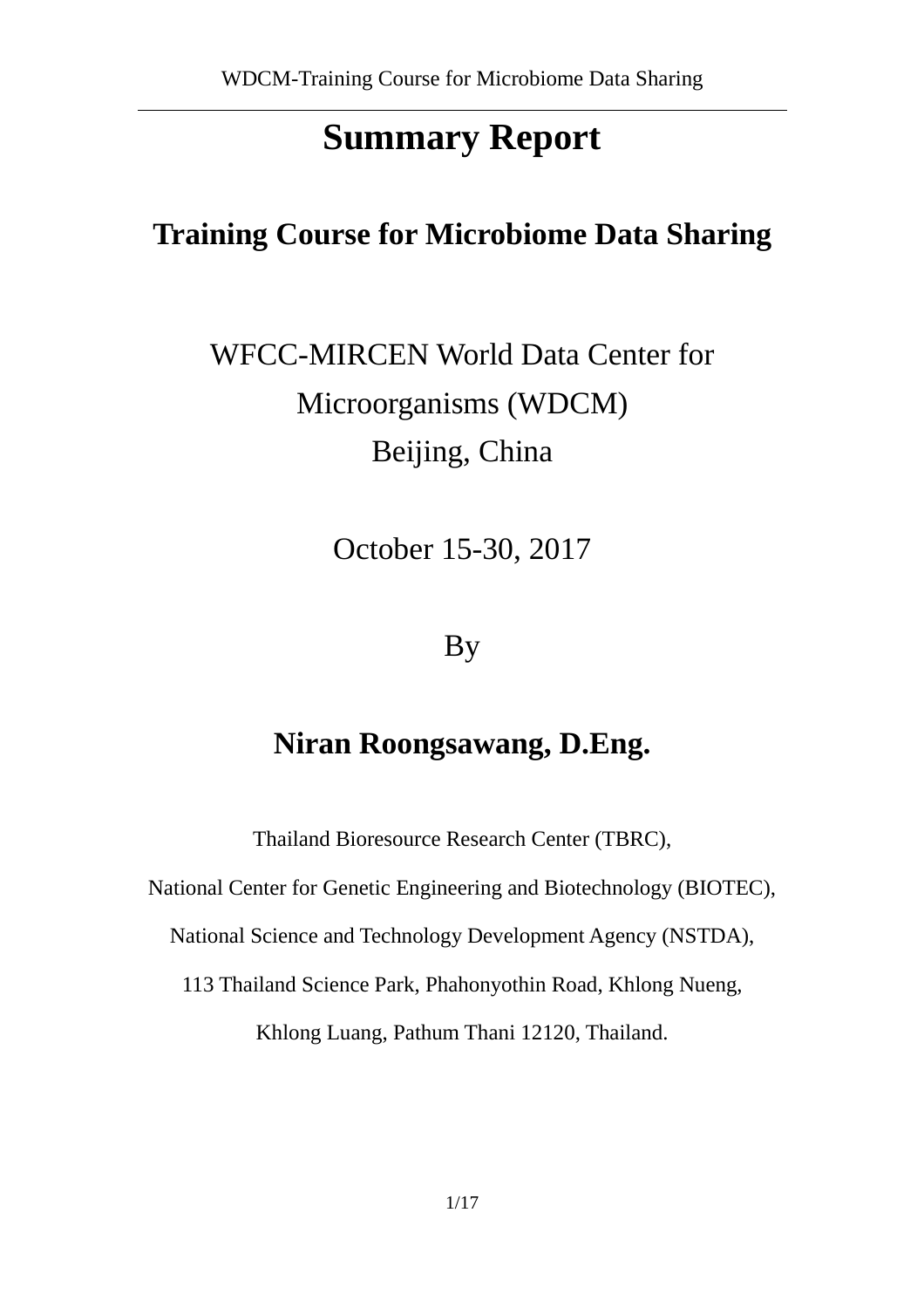#### **Personal introduction**

I received my B.Sc. (Microbiology) in 1996 and M.Sc. (Industrial Microbiology) in 2000, both from Chulalongkorn University, Thailand. Then, I received D.Eng. (Material and Life Science) from Osaka University in 2004. After four years Postdoctoral experience in Hokkaido University and Oregon State University, I returned back to National Center for Genetic Engineering and Biotechnology (BIOTEC), Thailand as a Researcher. In 2014, I have been assigned as a Senior Researcher in Microbial Cell Factory Laboratory. My current research interests are focusing on development and application of microbial cell factories for heterologous protein production and functional genomics. Currently, I am in the curator team responsible for molecular materials in Thailand Bioresource Research Center (TBRC).

**Culture collection** : BIOTEC Culture Collection (BCC) and Thailand Bioresource Research Center (TBRC).

### **ABSTRACT**

In order to promote the sharing and utilization of bioresources and microbiome data around the world, WDCM has arranged the training course on microbiome data sharing during 15-30 October, 2017 in Beijing, China. The training course program contains informative lectures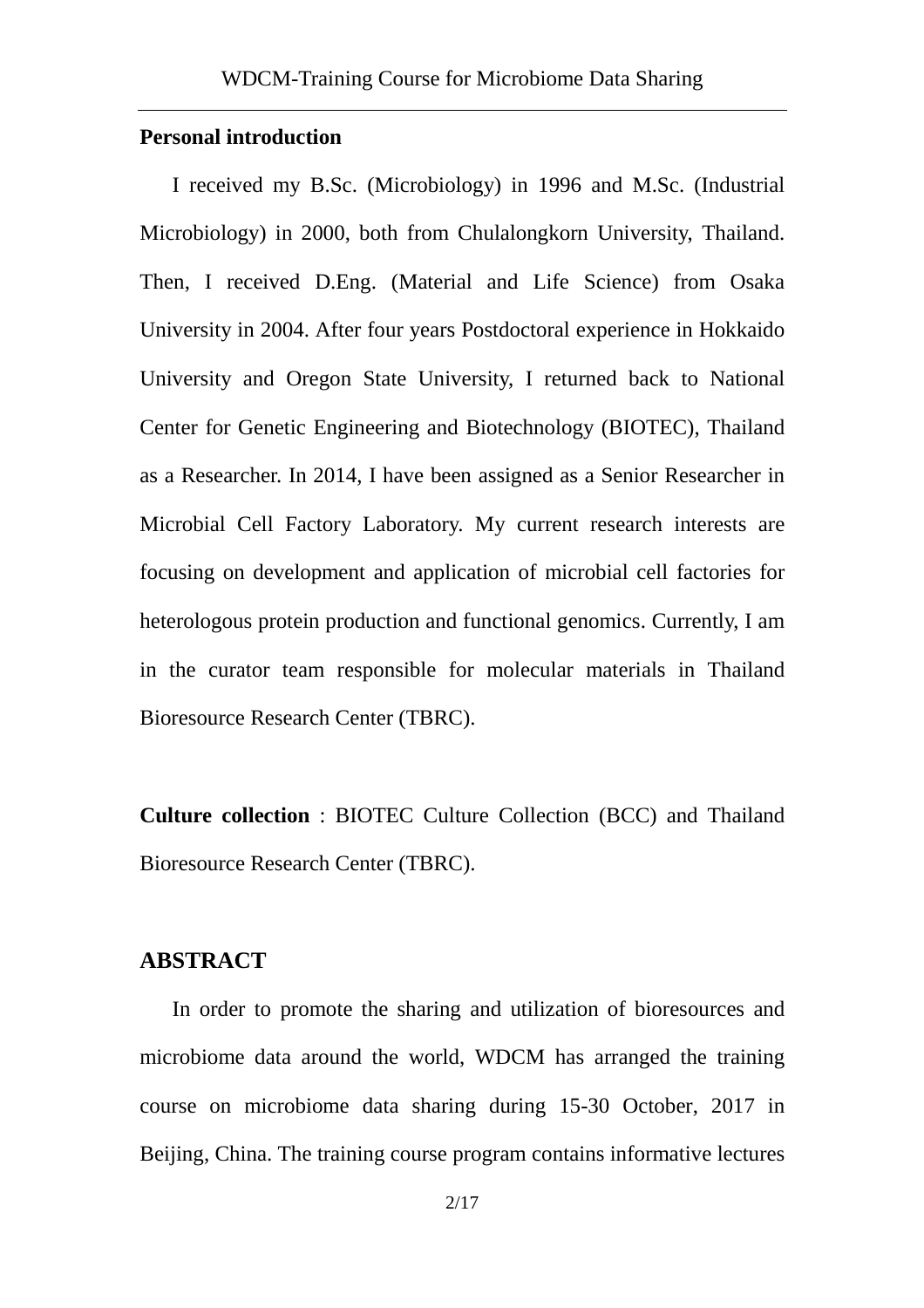from basic information to advanced technology. The main training program are focusing on data management of microbial resources. In addition, advanced technology in microbial genome, metagenomics and microbiome is also described. The participants consisted of 15 persons from 14 countries namely Bulgaria, Belarus, Chile, Cuba, Estonia, Fiji, India, Indonesia, Malaysia, Morocco, Pakistan, South Africa, Thailand and Vietnam.

**Key words:** Microbial taxonomy, genomics, genome mining, metagenomics, microbiome, TBRC Thailand, WDCM

#### **1. Brief introduction of BCC and TBRC.**

Thailand has a rich source of biodiversity, especially microorganisms including bacteria, yeasts, and filamentous fungi. Currently, BIOTEC host two culture collections namely BIOTEC Culture Collection (BCC) and Thailand Bioresource Research Center (TBRC) that hold a large collection of these microorganisms more than 80,000 strains. There are  $>7000$  strains of yeasts,  $>20,000$  strains of bacteria, and  $>50,000$  of filamentous fungi (Figure 1).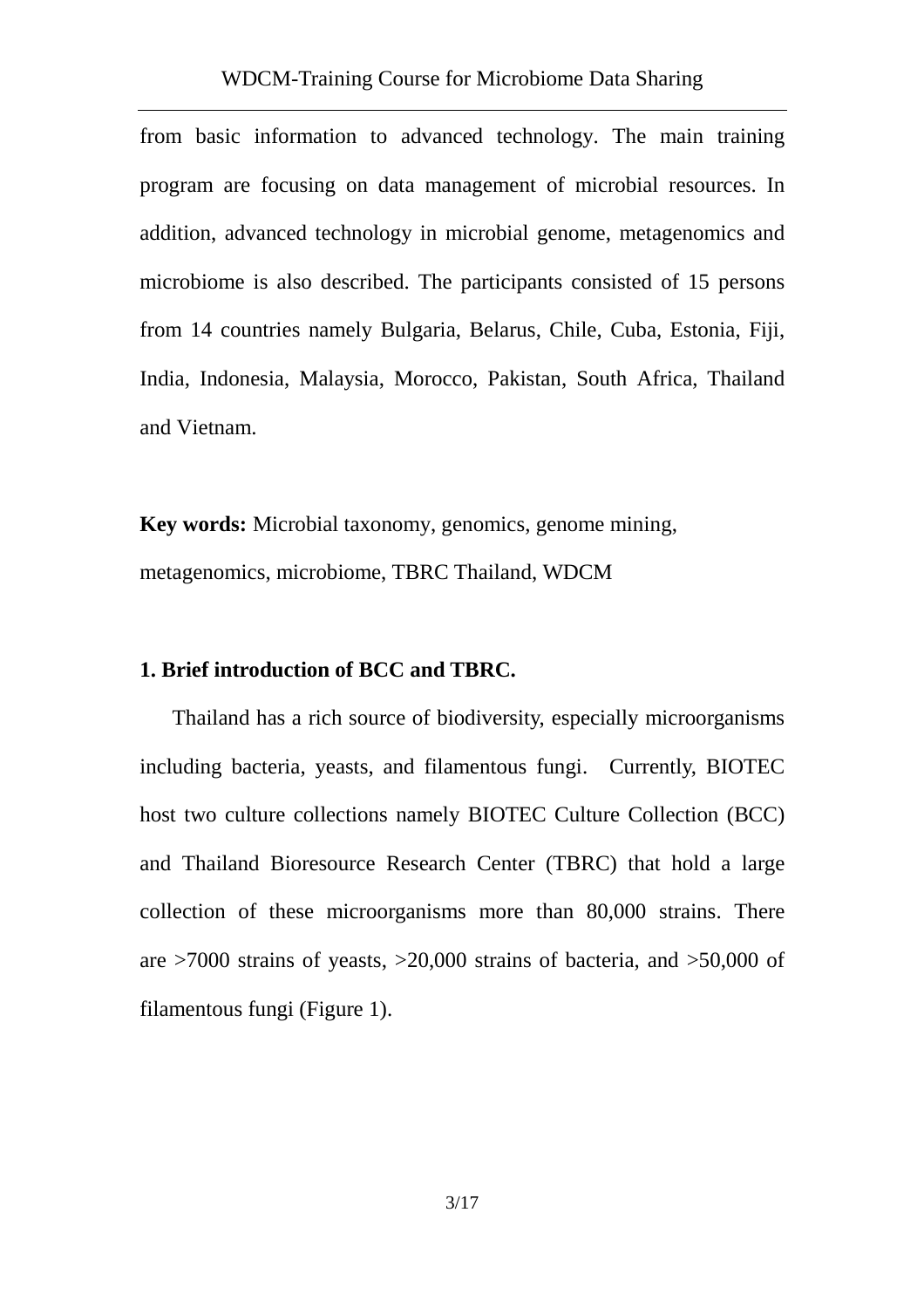

### **Figure 1.** Culture collection in Thailand.

BCC and TBRC are the largest culture collection in Thailand.

BCC established in 1996. The primary objective of BCC is to collect and maintain microorganisms and their relevant data for BIOTEC's in-house research. Approximately 75 percent of the BCC microorganisms holds are filamentous fungi, which are taxonomically and ecologically diverse (Figure 2). The largest group is those isolated from insects (insect pathogenic fungi). The rest were isolated from soil, seeds, decayed wood, plants, lichens, dung, fresh water and sea water, etc. BCC also holds a high diversity of ascomycetous and basidiomycetous yeasts. For bacteria, acetic acid bacteria, lactic acid bacteria, and actinomycetes are the major groups. Microorganisms in BCC are routinely tested by BIOTEC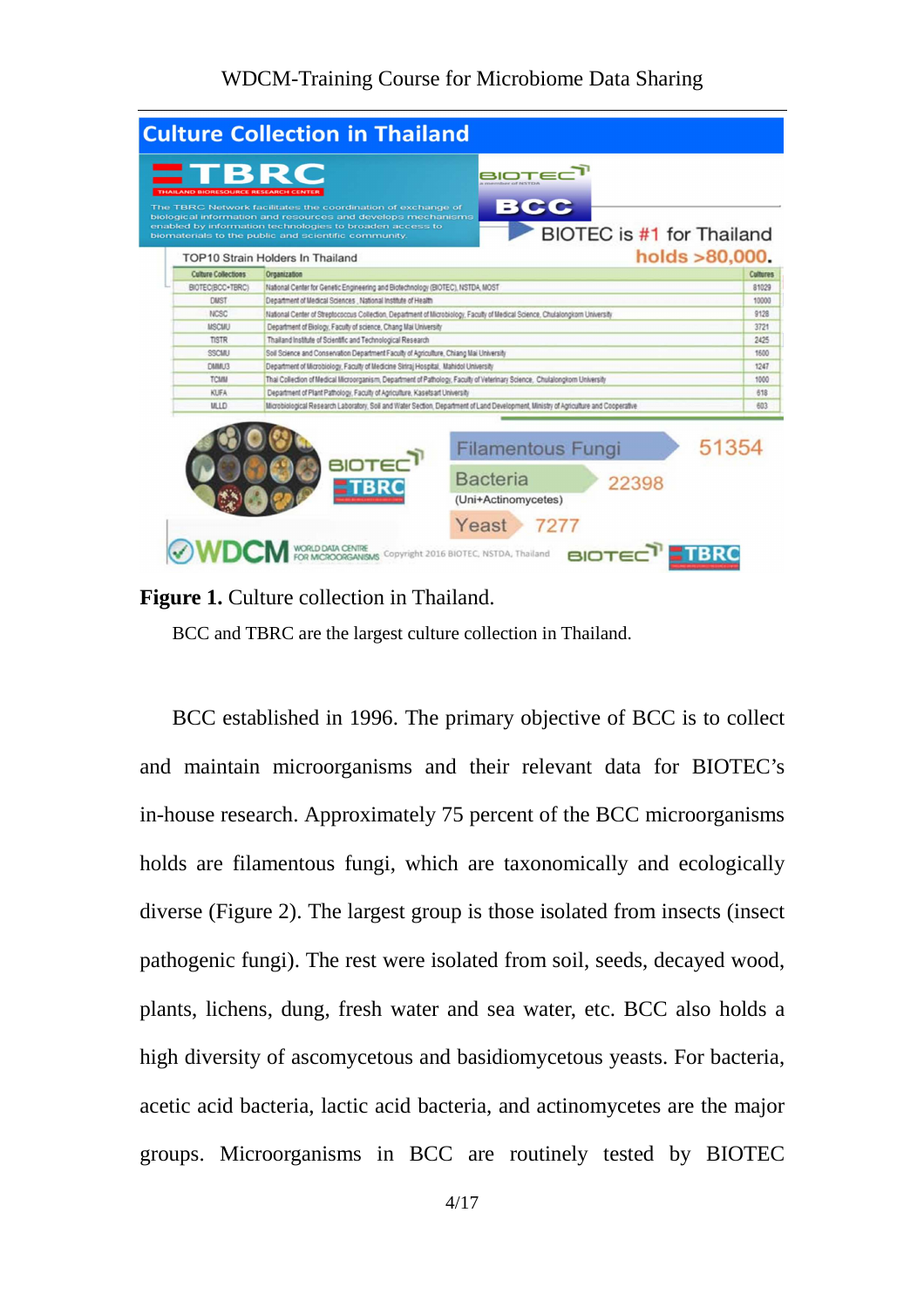researchers to find valuable products such as secondary metabolites, enzymes, and bioactive short peptides (Figure 3). Almost all strains in the collection are cryopreserved at -80°C as working cultures. Freeze drying, liquid-drying and storage in the vapour phase of nitrogen are used for long-term preservation for strains with special characteristics such as newly described species from Thailand, biologically active compound producers, and safe deposit strains.



**Figure 2** Fungi biodiversity in BCC and TBRC.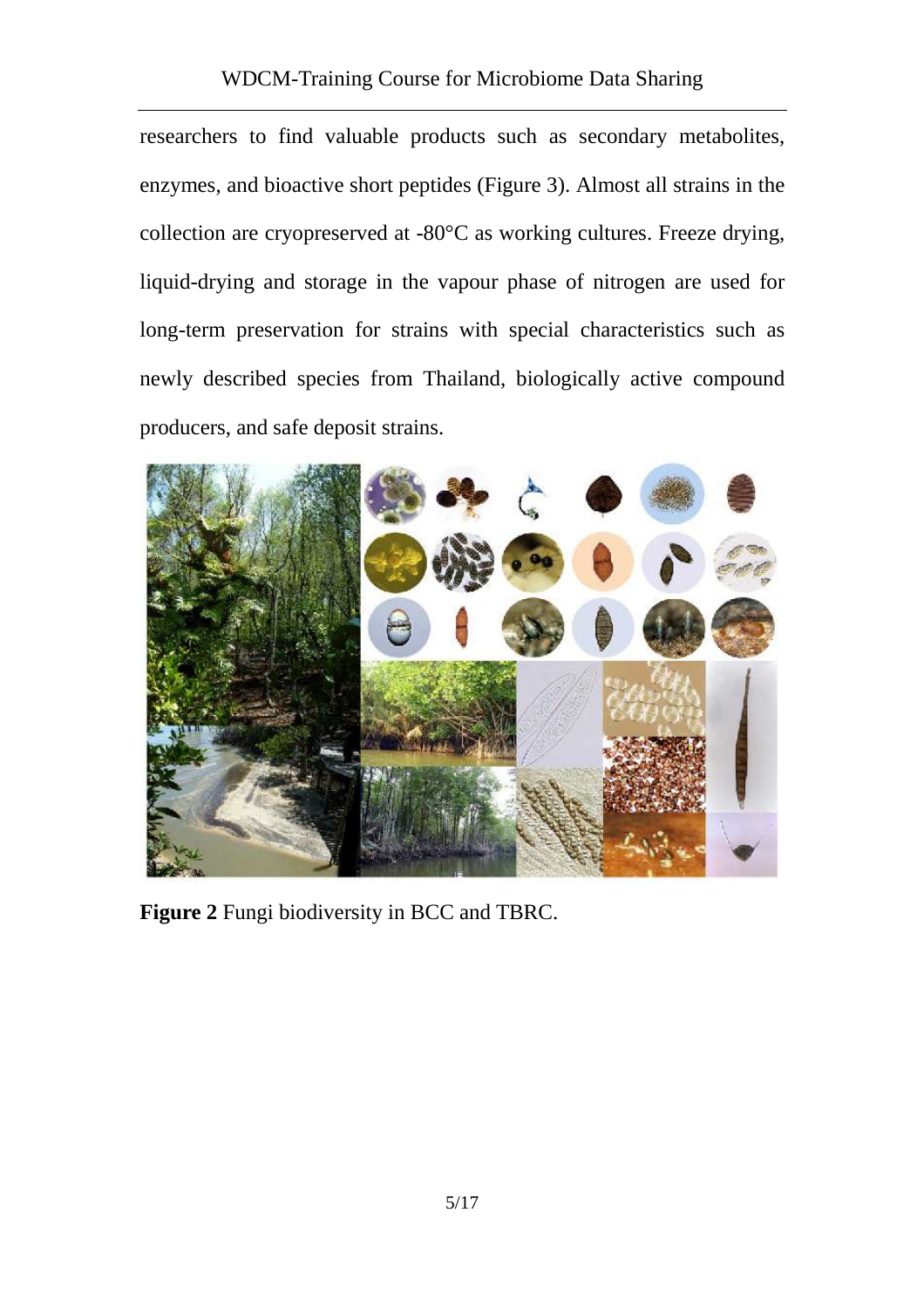

**Figure 3** Natural products produced by BCC microorganisms.

TBRC established in 2015 and serves as a non-profit center to preserve, provide and facilitate the coordination of exchange of biological information and resources. Currently, more than 11,000 strains of microorganisms are on services(http://tbrcnetwork.org) (Figure 4). TBRC also develop mechanisms to broaden access to biomaterials to the public and scientific community and provide quality technical services and supports that meet international standard practices. TBRC also offers top quality cell culture for industrial applications (Figure 5). TBRC has established strong network with more than 60 departments from leading universities and companies in Thailand and with more than 10 research institutes in ASEAN as well as with leading national and international networks (Figure 6).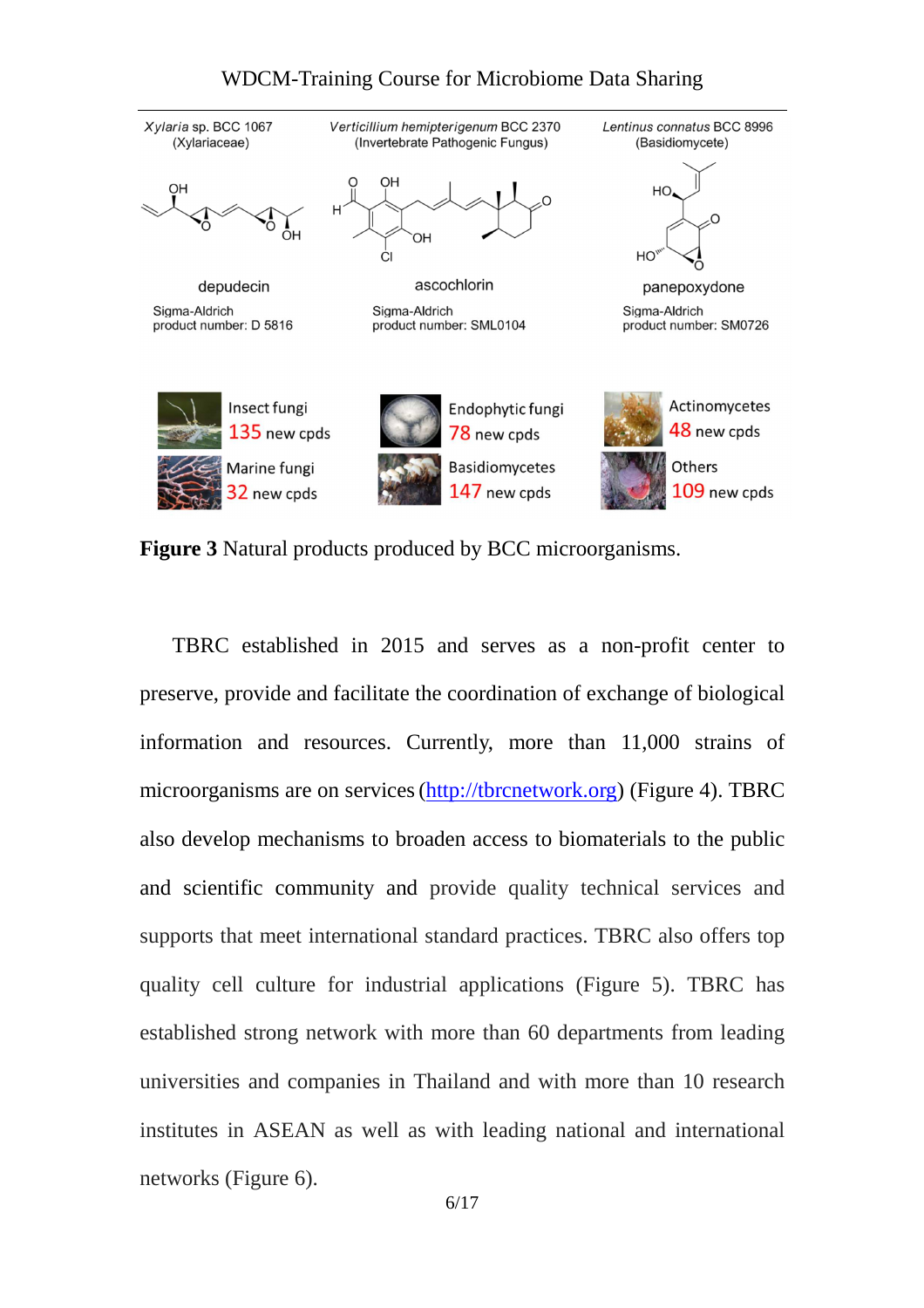|                                                                                     | <b>Welcome Guest</b>               |                                                                                        | $\frac{1}{2}$ Quick Order   $\frac{1}{2}$ View Cart | $\hat{\mathbf{a}}$ Sign In           | Sign Up<br>60⊖¢      |
|-------------------------------------------------------------------------------------|------------------------------------|----------------------------------------------------------------------------------------|-----------------------------------------------------|--------------------------------------|----------------------|
| Home<br>Products v                                                                  | Services v                         | Info Center v                                                                          | About TBRC +                                        | Contact Us                           | Search               |
| <b>ETBRC</b>                                                                        |                                    |                                                                                        |                                                     |                                      |                      |
| <b>THAILAND BIORESOURCE RESEARCH CENTER</b>                                         |                                    |                                                                                        |                                                     |                                      |                      |
| Home > Products > Microorganisms                                                    |                                    |                                                                                        |                                                     |                                      |                      |
|                                                                                     |                                    | <b>Online Order Manual</b>                                                             |                                                     | View Distribution Process and Policy |                      |
| Microorganisms(11,909)                                                              | Molecular Materials(38)            | Antibodies(15)                                                                         | Viruses(1)                                          |                                      |                      |
|                                                                                     |                                    |                                                                                        |                                                     |                                      |                      |
| <b>Filter your results</b><br>clear filter                                          | Showing $1 - 10$ of 11,909 item(s) |                                                                                        |                                                     | Sort                                 | $\checkmark$         |
| $\alpha$<br>search within these result                                              |                                    |                                                                                        |                                                     |                                      |                      |
| Collection<br>$\mathbf{v}$                                                          |                                    | Abundisporus fuscopurpureus (BCC 16679)<br><b>Branch</b><br>Source:<br>Category: Plant |                                                     |                                      | Overseas: 2.500 Baht |
| <b>TRRC</b> O                                                                       |                                    |                                                                                        |                                                     |                                      | Thailand: 1,500 Baht |
| $\Box$ BCC $\odot$                                                                  |                                    |                                                                                        |                                                     |                                      | <b>Add to Cart</b>   |
| $\Box$ TISTR $\bullet$<br>$MSCU$ $\odot$<br><b>TISDBR</b> O<br>FerVAAP <sup>O</sup> | Acetobacter aceti (TBRC 474)       |                                                                                        |                                                     |                                      |                      |
|                                                                                     | Type strain:<br>$\checkmark$       |                                                                                        |                                                     |                                      | Overseas: 3,000 Baht |
|                                                                                     | Source:                            | Alcohol turned to vinegar                                                              |                                                     |                                      | Thailand: 2,000 Baht |

**Figure 4** Microorganisms and biomaterials service in TBRC.



**Figure 5** Industrial applications of TBRC microorganisms.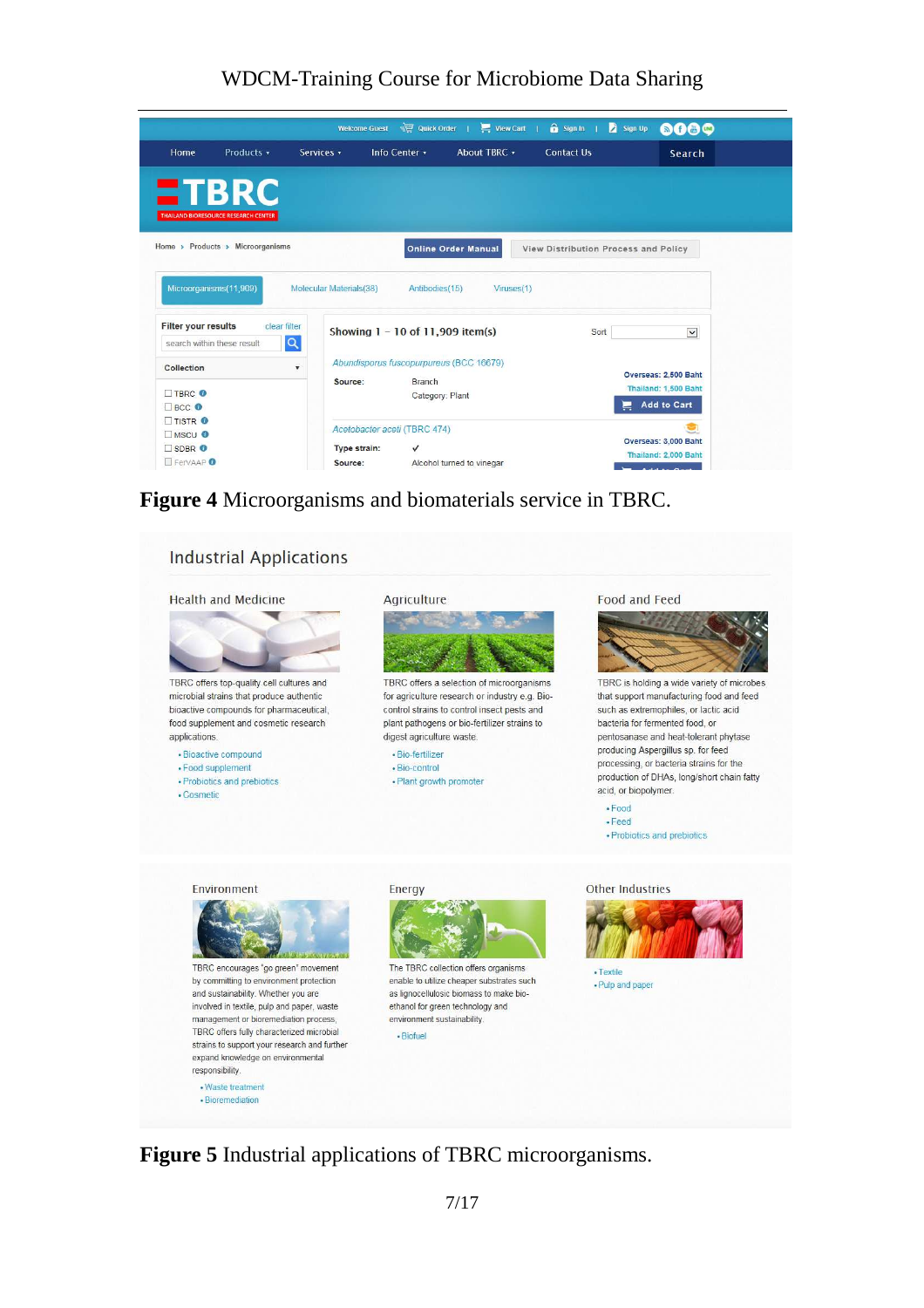

**Figure 6** TBRC network.

## **2. Benefit from the training courses.**

The training course for microbiome data sharing provided information

on following four major topics:

1) World Data Centre for Microorganisms (WDCM) and its

management

- 2) Microbial taxonomy
- 3) Microbial genomics, metagenomics and microbiome
- 4) Microbial genome mining and engineering

## **2. 1 World Data Centre for Microorganisms (WDCM) and its**

## **management**

WDCM was established 50 years ago as the data center of the World Federation for Culture Collections (WFCC)-Microbial Resource Center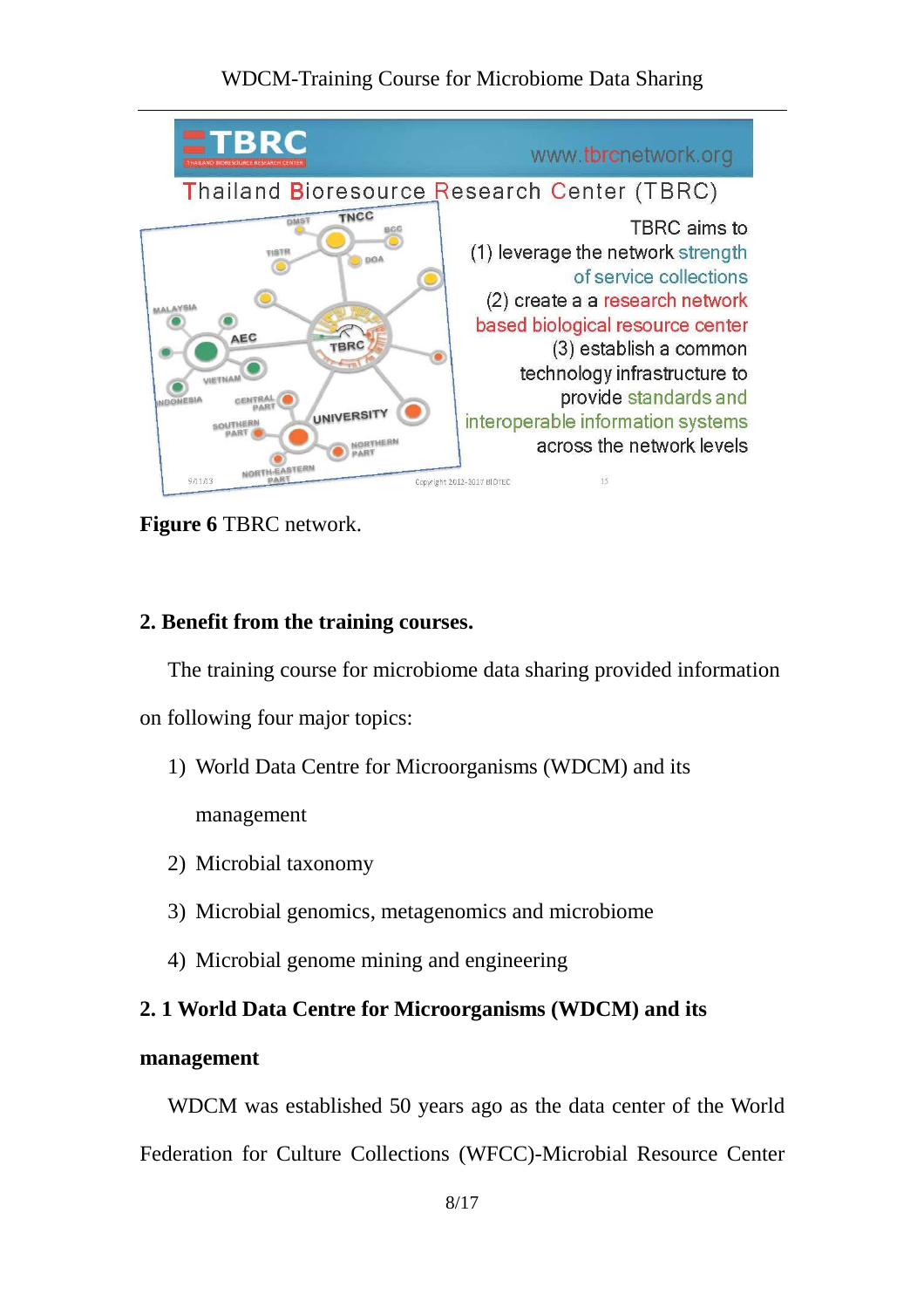(MIRCEN). WDCM aims to provide integrated information services using big data technology for microbial resource centers and microbiologists all over the world (Figure 7). WDCM including all of its integrated services. Culture Collections Information Worldwide (CCINFO) provides metadata information on 708 culture collections from 72 countries and regions. Global Catalogue of Microorganism (GCM) gathers strain catalogue information and provides a data retrieval, analysis, and visualization system of microbial resources. Currently, GCM includes more than 368,000 strains from 103 culture collections in 43 countries and regions. Analyzer of Bioresource Citation (ABC) is a data mining tool extracting strain related publications, patents, nucleotide sequences and genome information from public data sources to form a knowledge base. Reference Strain Catalogue (RSC) maintains a database of strains listed in International Standards Organization (ISO) and other international or regional standards. RSC allocates a unique identifier to strains recommended for use in diagnosis and quality control, and hence serves as a valuable cross-platform reference. WDCM provides free access to all these services at www.wdcm.org (Wu et al., 2017).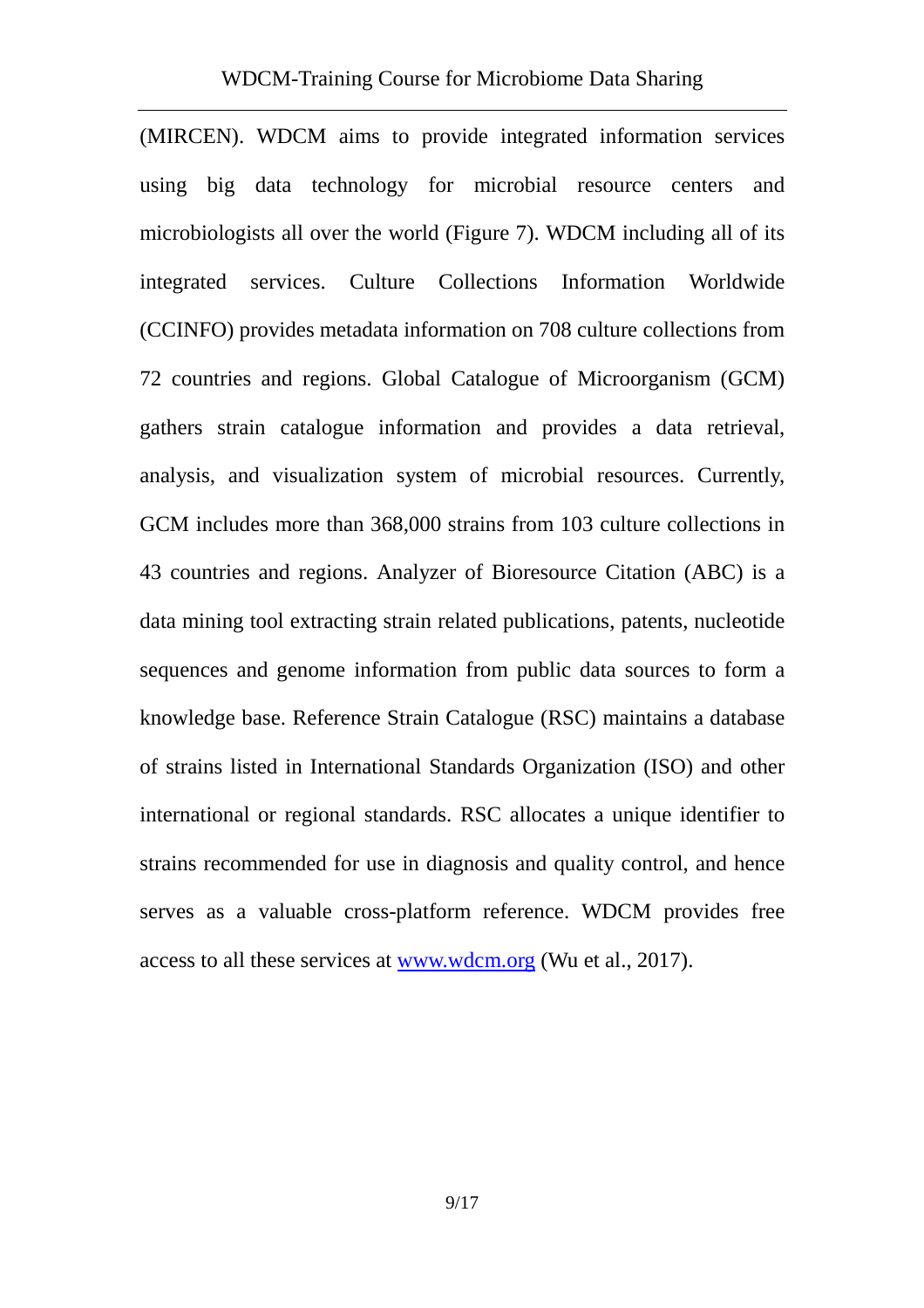

Figure 7 A system-level overview of the WDCM databases (Wu et al., 2017).

#### **2.2 Microbial taxonomy**

Microbial taxonomy means which microorganisms can be grouped together. Microorganisms that show similarities with respect to the criteria used are in the same group, and are separated from the other groups of microorganisms that have different characteristics. There are a number of taxonomic criteria that can be used. For example, numerical taxonomy differentiates microorganisms, typically bacteria, on their phenotypic characteristics. Phenotypes are the appearance of the microbes or the manifestation of the genetic character of the microbes. Examples of phenotypic characteristics include the Gram stain reaction, shape of the bacterium, size of the bacterium, where or not the bacterium can propel itself along, the capability of the microbes to grow in the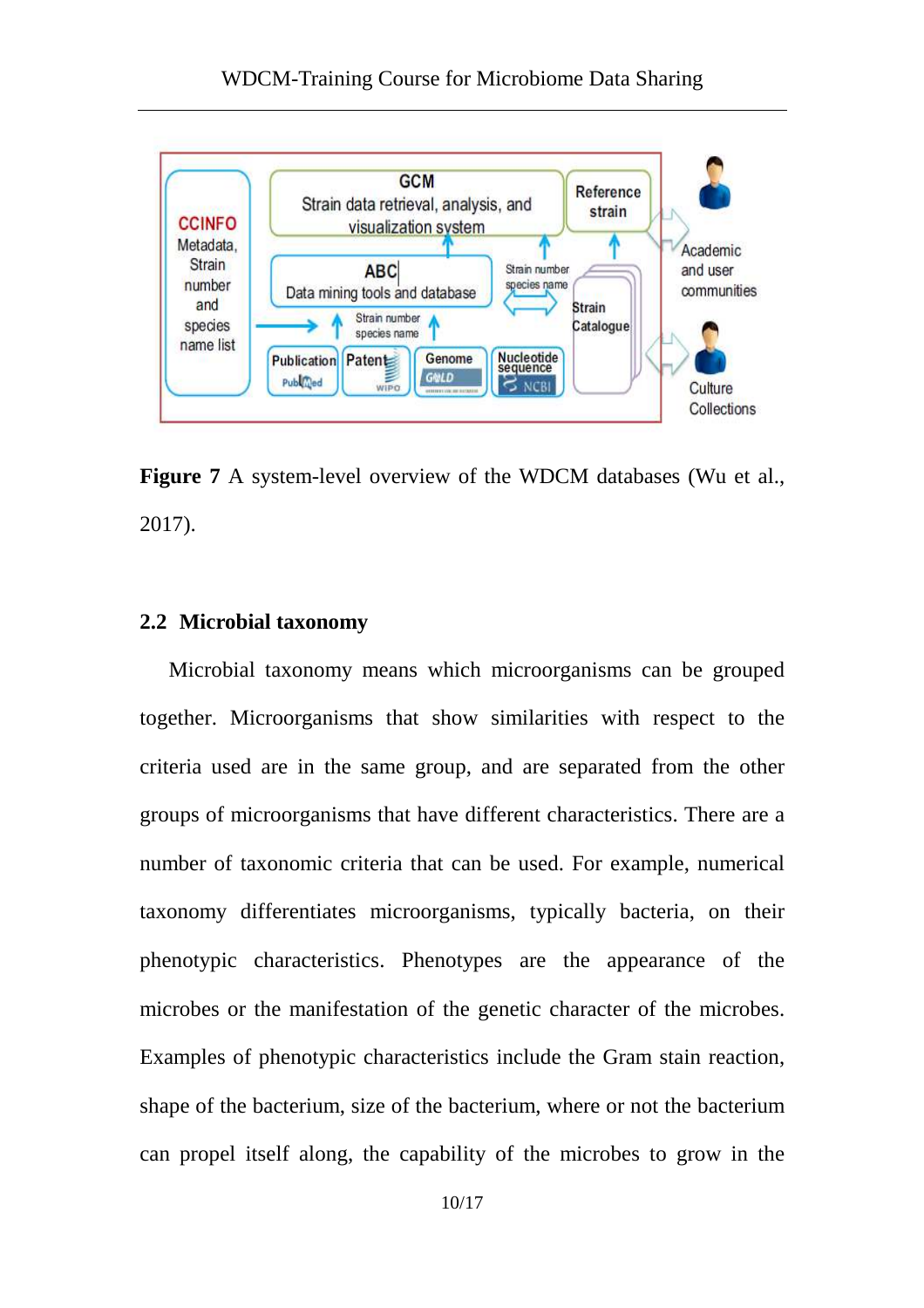presence or absence of oxygen, types of nutrients used, chemistry of the surface of the bacterium, and the reaction of the immune system to the bacterium. A well-known example of taxonomic characterization is the kingdom, division, class, family, genus, species and strain divisions. Such a "classical" bacterial organization, which is typified by the Bergey's Manual of Determinative Bacteriology, is based on metabolic, immunological, and structural characteristics.

For a meaningful genetic categorization, the target of the comparative sequencing must be carefully chosen. Molecular microbial taxonomy of bacteria relies on the sequence of ribonucleic acid (RNA), dubbed 16S RNA, that is present in a subunit of prokaryotic ribosomes. Ribosomes are complexes that are involved in the manufacture of proteins using messenger RNA as the blueprint. Given the vital function of the 16S RNA, any mutation tends to have a meaningful, often deleterious, effect on the functioning of the RNA. Hence, the evolution (or change) in the 16S RNA has been very slow, making it a good molecule with which to compare microorganisms that are billions of years old.

## **2.3 Microbial genomics, metagenomics and microbiome**

**Microbial genomics** is a field of science that analyzes and compares the complete set of genetic material of a microorganisms or a large number of genes in a simultaneous fashion. Microbial genomics involves the sequencing and analysis of genomes and also concerned with the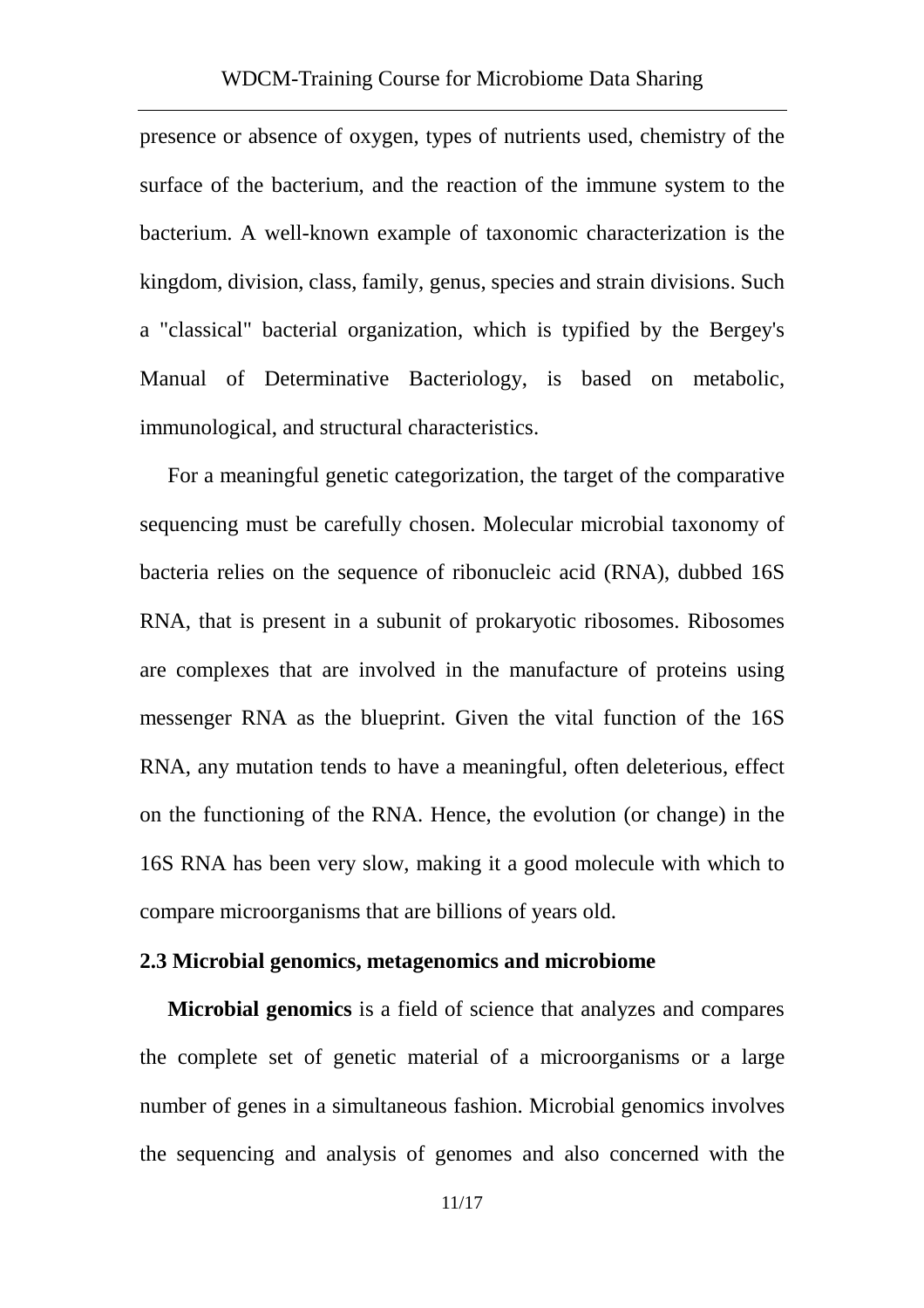structure, function, comparison, and evolution of genomes. Study of genomics uses high throughput DNA sequencing and bioinformatics to assemble, and analyze the function and structure of entire genomes. Advances in genomics have triggered a revolution in microbial biotechnology which facilitates the understanding of complex biological systems in microbes.

**Metagenomics** is the study of genetic material recovered directly from environmental samples (metagenomes) (Figure 8). While traditional microbiology and microbial genome sequencing rely upon cultivated clonal cultures, early environmental gene sequencing cloned specific genes (often the 16S rRNA gene) to produce a profile of diversity in a natural sample. Such work revealed that the vast majority of microbial biodiversity had been missed by cultivation-based methods. Recent studies use high throughput DNA sequencing to get largely unbiased samples of all genes from all the members of the sampled communities. Metagenomics is a powerful strategy for viewing the microbial world that has the potential to understanding the entire microbial communities.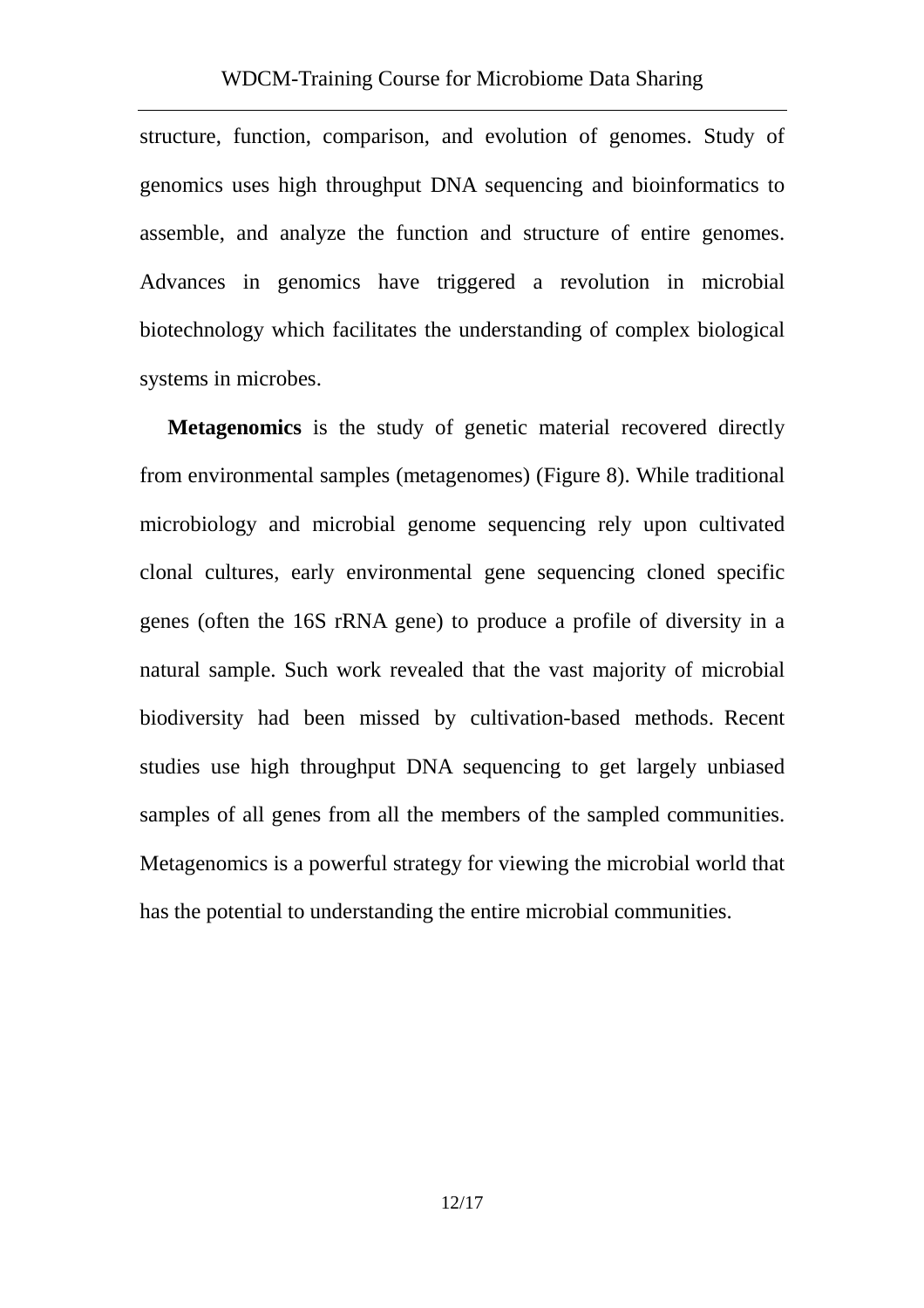

#### **Figure 8** Strategy for metagenomics analysis.

For metagenomics analysis, the sample from several environment was collected and DNA was isolated. Genomic DNA library was constructed and screen for target protein of interested. In addition, 16 sRNA gene was analyzed and sequenced for bacterial biodiversity.

**Microbiome** is the total microbial cells and their genetic materials presents in living hosts such as human, animal, plant, as well as in soil and oceans (Figure 9). It dynamic interaction effects the physiology of the hosts and provides novel solution for improve human and animal health and also agriculture and environment. With recent advances in genome sequencing and 'meta-omics' tools, analyses of microbiomes have been made possible, thus accelerating the progress of microbiome research. As it becomes clearer how microbiome composition can influence ecosystems, there is a growing interest in engineering microbiomes for shaping microbiota to alter ecosystems of interest.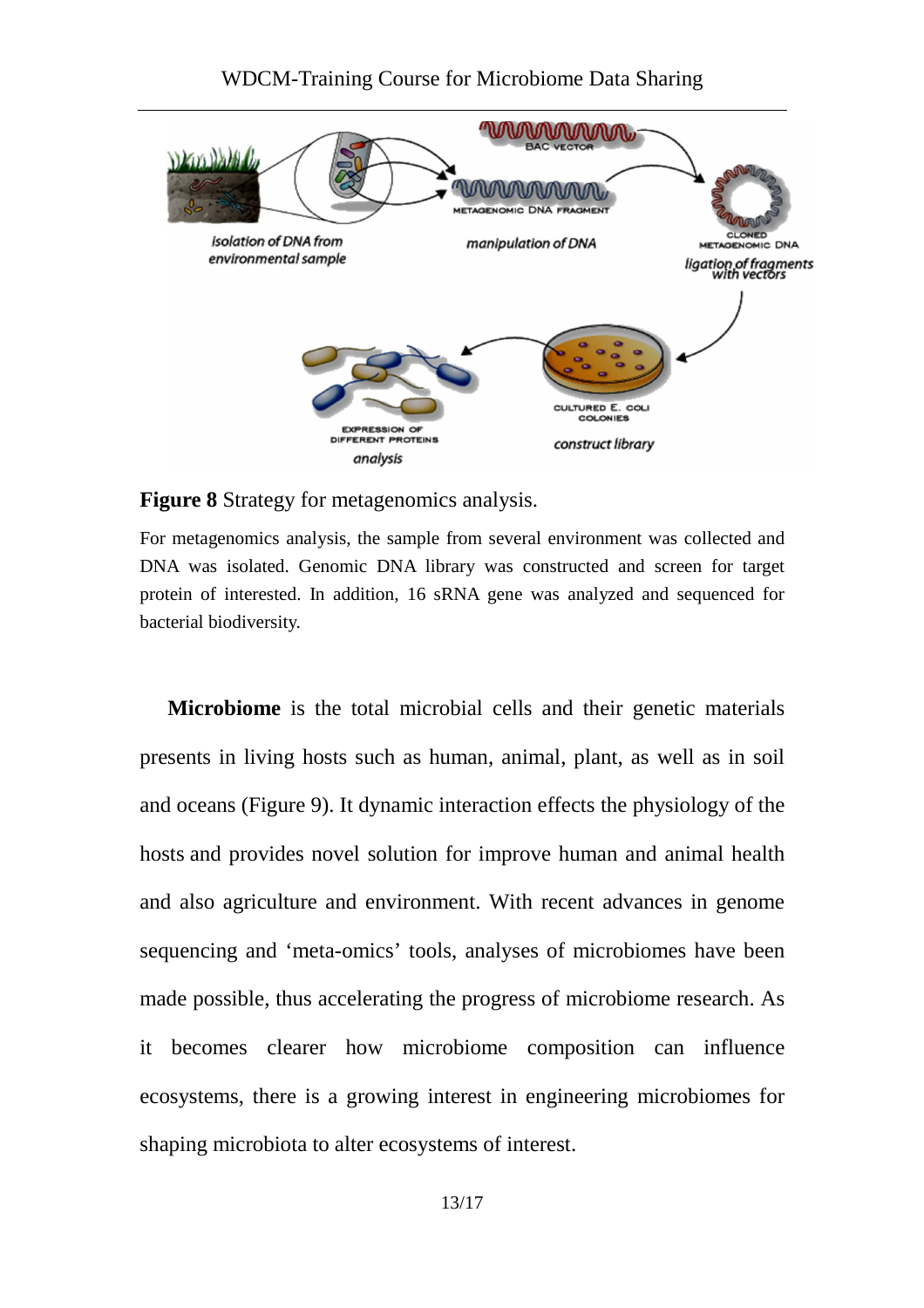

## **Figure 9**. Microbiome diversity

Microbiome can exist persistently in or on living hosts, such as humans, animals, and plants, as well as in soil, oceans and air.

## **2.4 Microbial genome mining and engineering**

Genome mining refers to deriving various information about the organism based on genome analysis. For microorganisms, microbial genome mining is a rapidly developing approach to discover new and novel secondary metabolites for drug discovery. It is an alternative approach to more traditional methods for the discovery of novel secondary metabolites, which continue to serve as scaffolds for further embellishment by medicinal chemistry and combinatorial biosynthesis. The concept of genome mining has been maturing as a discipline since the discovery by David Hopwood and coworkers by whole-genome sequencing that *Streptomyces coelicolor* encodes many more secondary metabolites than had been anticipated from decades of study.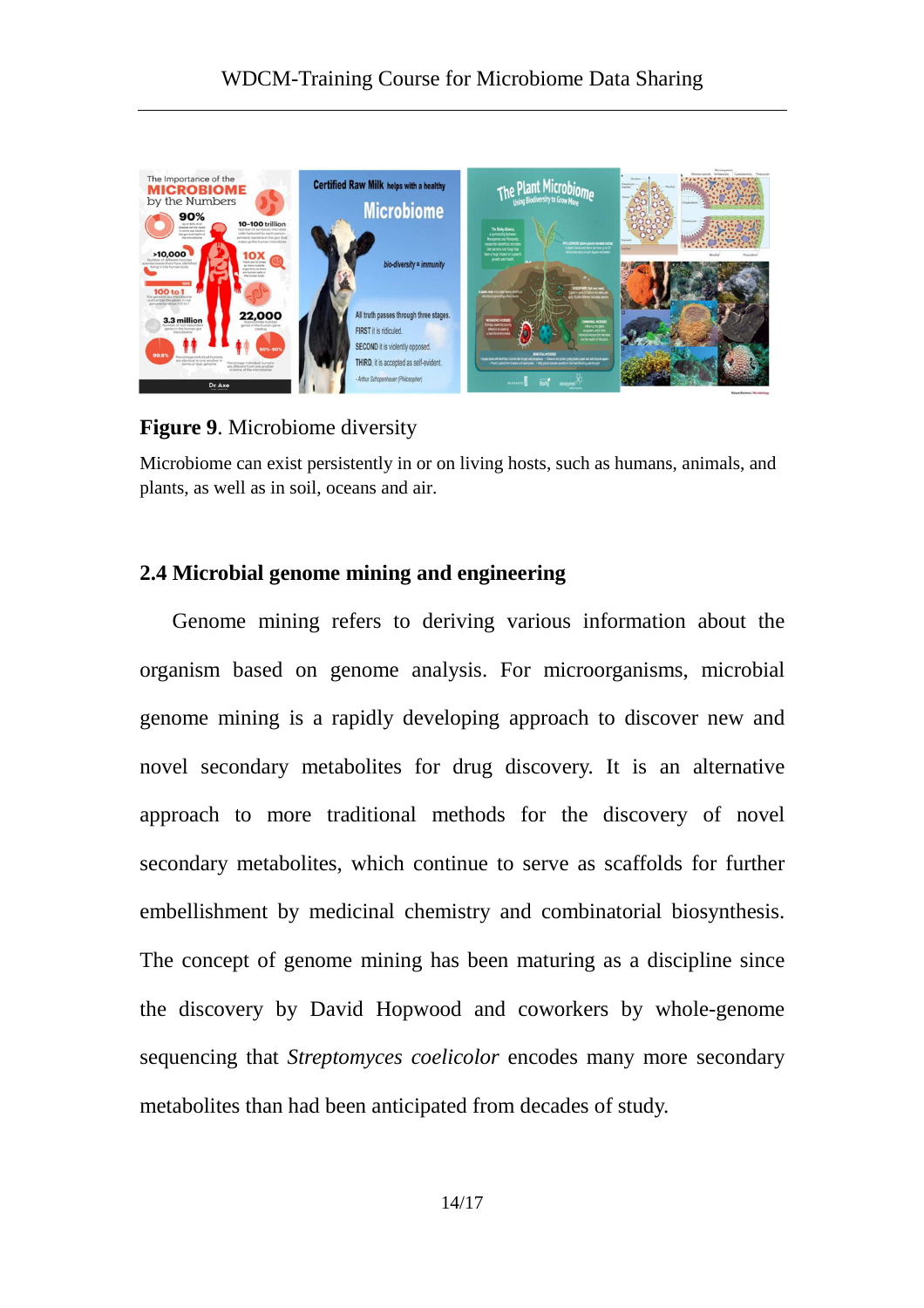#### **3. Suggestion on WDCM work.**

WDCM should support research funding for collaborative project between China and other country. The budget should be remitted to international country for research working.

### **4. Comments or suggestion on the training courses.**

The training course should focus on "**Microbiome Data Sharing**" as officially scheduled. It would be excellent if the training course should have more practices in the laboratory for microbiome analysis. For example, the participants have to do experimental work on DNA extraction from environmental samples and practice on DNA sequencing. Then, the sequencing data can be used as model for bioinformatics analysis of microbiome in this training course.

## **5. Suggestion on further cooperation between WDCM and your collections.**

Possible collaborative project: "Engineering microbiomes to improve soil fertility and plant productivity".

Microbiome of ecosystems in Thailand remains largely unexplored especially in agricultural field such as soil and plant. Soil microbiome refers to microbial communities in the bulk soil. In Thailand about 46% of land was used for agriculture and 75% of agriculture land has been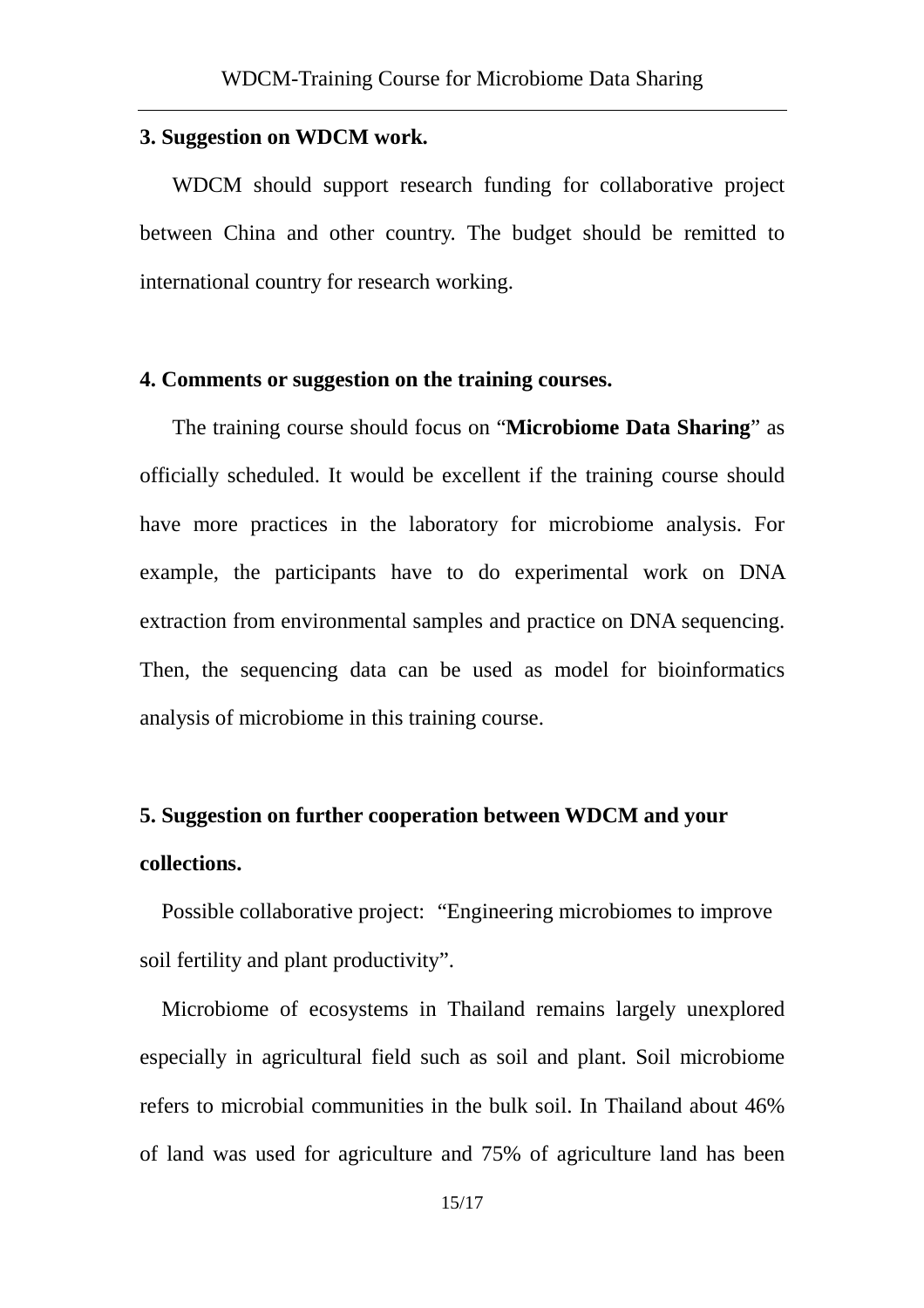degraded by several factors. Imbalance in agricultural development results in environmental problems such as soil deterioration. This would result in perturbation to balanced microbiomes of ecosystems which brings about deleterious effects such as increased rates of plant diseases and reduced crop productivity. Rebalancing of the microbial communities by microbiome engineering should relieve these negative influences and lead to enhance host phenotypes (Figure 11).



**Figure 11** The application and progress of microbiome engineering (Foo et al., 2017).

16/17 Engineering or synthetic microbiomes can be used to engineer microbiomes in soil. Microbial strains with verified function can be combined into simple synthetic microbiomes containing few to several